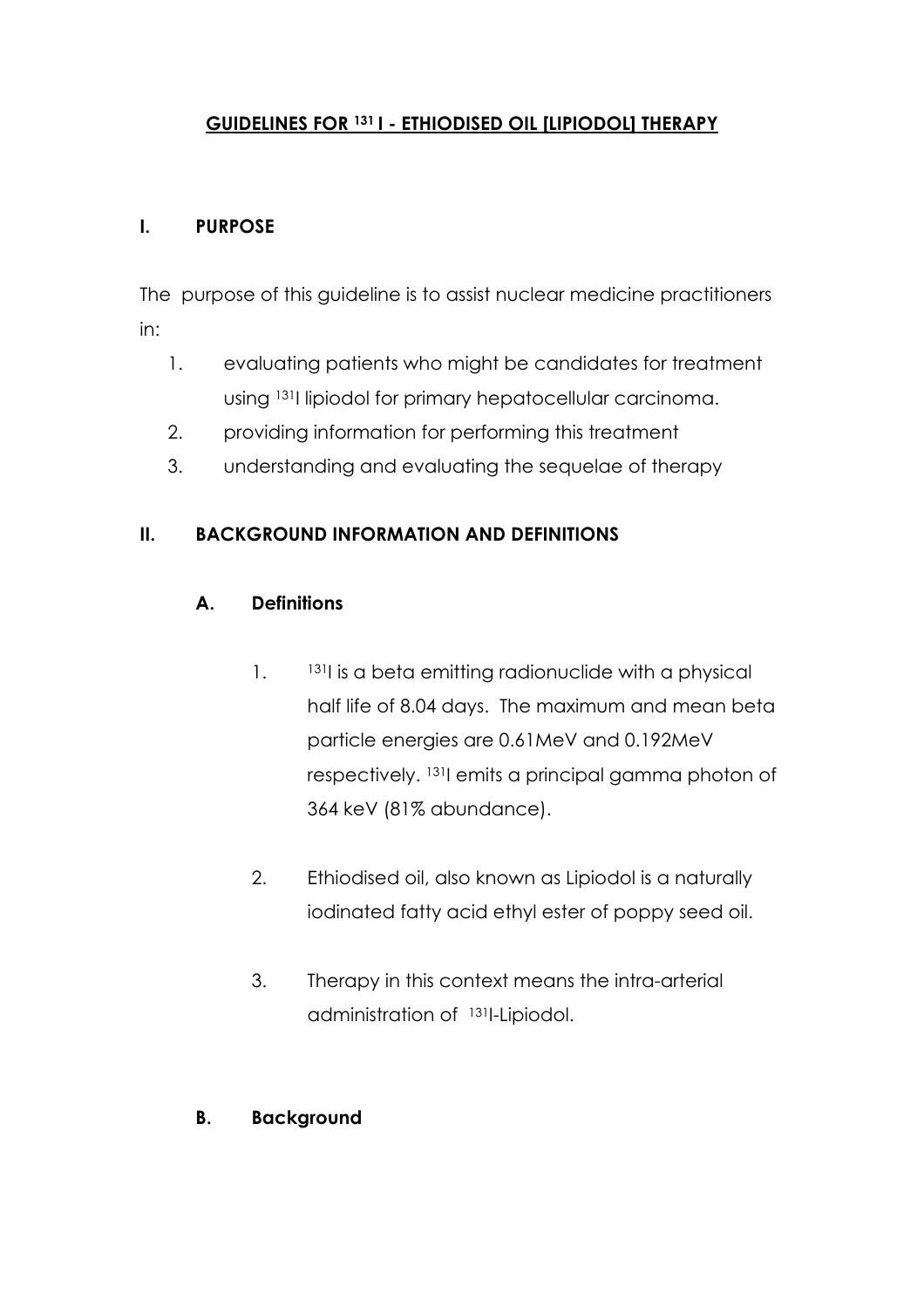After hepatic intra-arterial injection, 131I-Lipiodol follows arterial flow towards the tumour and is trapped in tumour microvessels. The remainder distributes in normal liver. 24hours post administration, 75-90% of administered activity is trapped in the liver. 10-25% pulmonary uptake results from arteriovenous shunting. After 24hours, tumour to normal liver uptake ratios range from 2.3 and 12. There is no recirculation. Tumour and normal liver effective half lives are 5.5 and 3.5 days respectively. A slight increase in lung activity occurs for 48 hours post administration, followed by a decrease with an effective half life of  $4 - 5$ days. Excretion is predominantly renal (30-50% within 7 days). Faecal excretion is low (3% in 5 days).

The therapeutic efficacy of 131I-Lipiodol derives solely from radiation as opposed to the ischaemia associated with chemoembolisation. 90% of the radiobiological effect results from short range beta irradiation which favours destruction of tumour cells surrounding microvessels containing a high 131I-Lipiodol concentration.

Physicians responsible for treating patients should have an understanding of the clinical pathophysiology and natural history of the disease processes, should be familiar with other forms of therapy and should be able to liaise closely with other physicians involved in managing the patient. The treating clinician should either see the patient jointly with the hepatologist or surgeon assuming overall management of the patient's condition or be prepared to assume that role. The treating clinician should be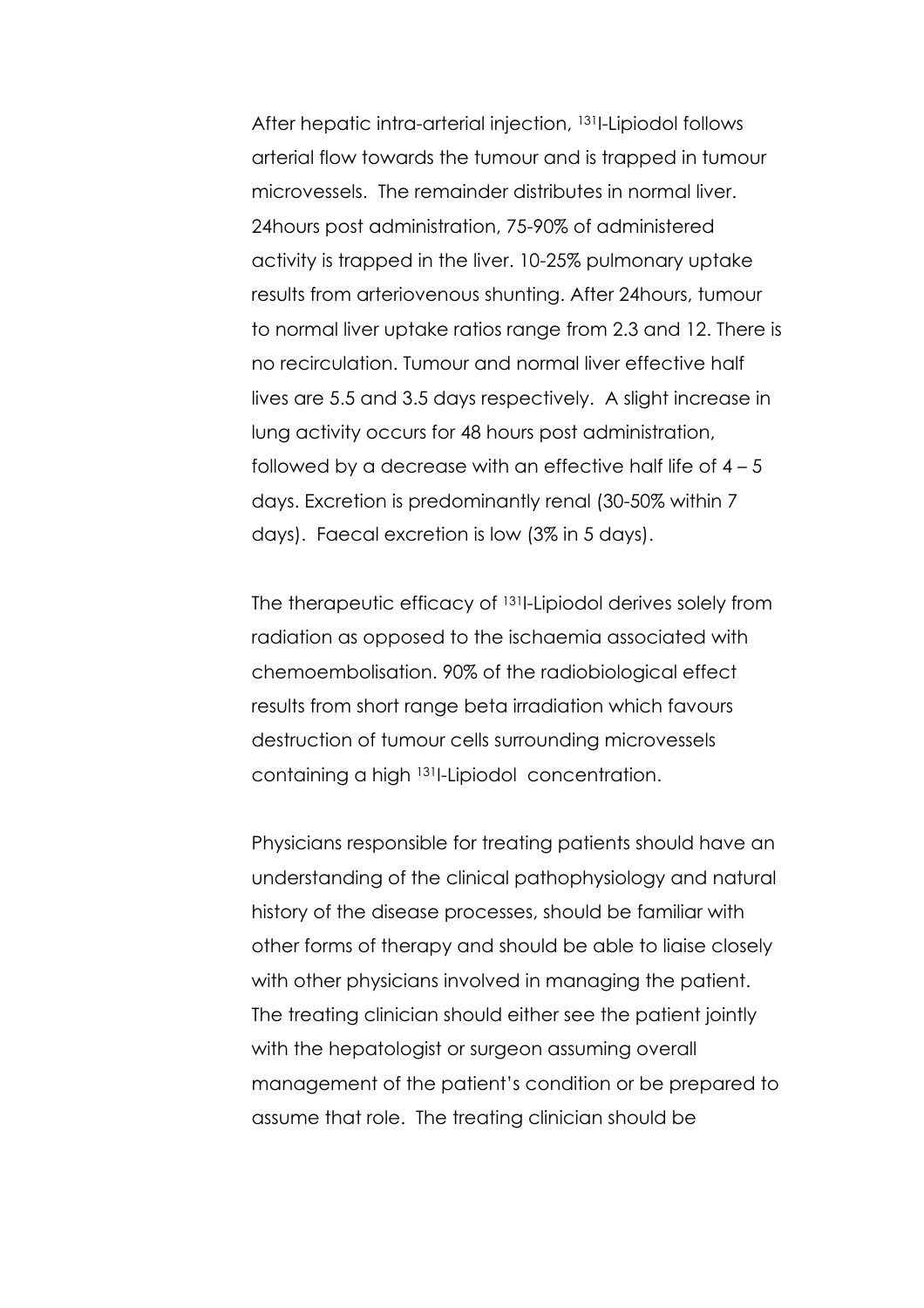appropriately trained and experienced in the safe use and administration of 131I-Lipiodol therapy.

Clinicians involved in unsealed source therapy must be knowledgeable about and compliant with all applicable national and local legislation and regulations.

The facility in which treatment is administered must have appropriate personnel, radiation safety equipment, procedures available for waste handling and disposal, handling of contamination, monitoring personnel for accidental contamination and controlling contamination spread.

## **III COMMON INDICATIONS**

1. Histologically confirmed, inoperable primary hepatocellular carcinoma.

## **CONTRAINDICATIONS**

1. Absolute

Pregnancy; breastfeeding Life expectancy less than 1 month Hepatic encephalopahy Tumour Stage OKUDA III Allergy to contrast media

2. Relative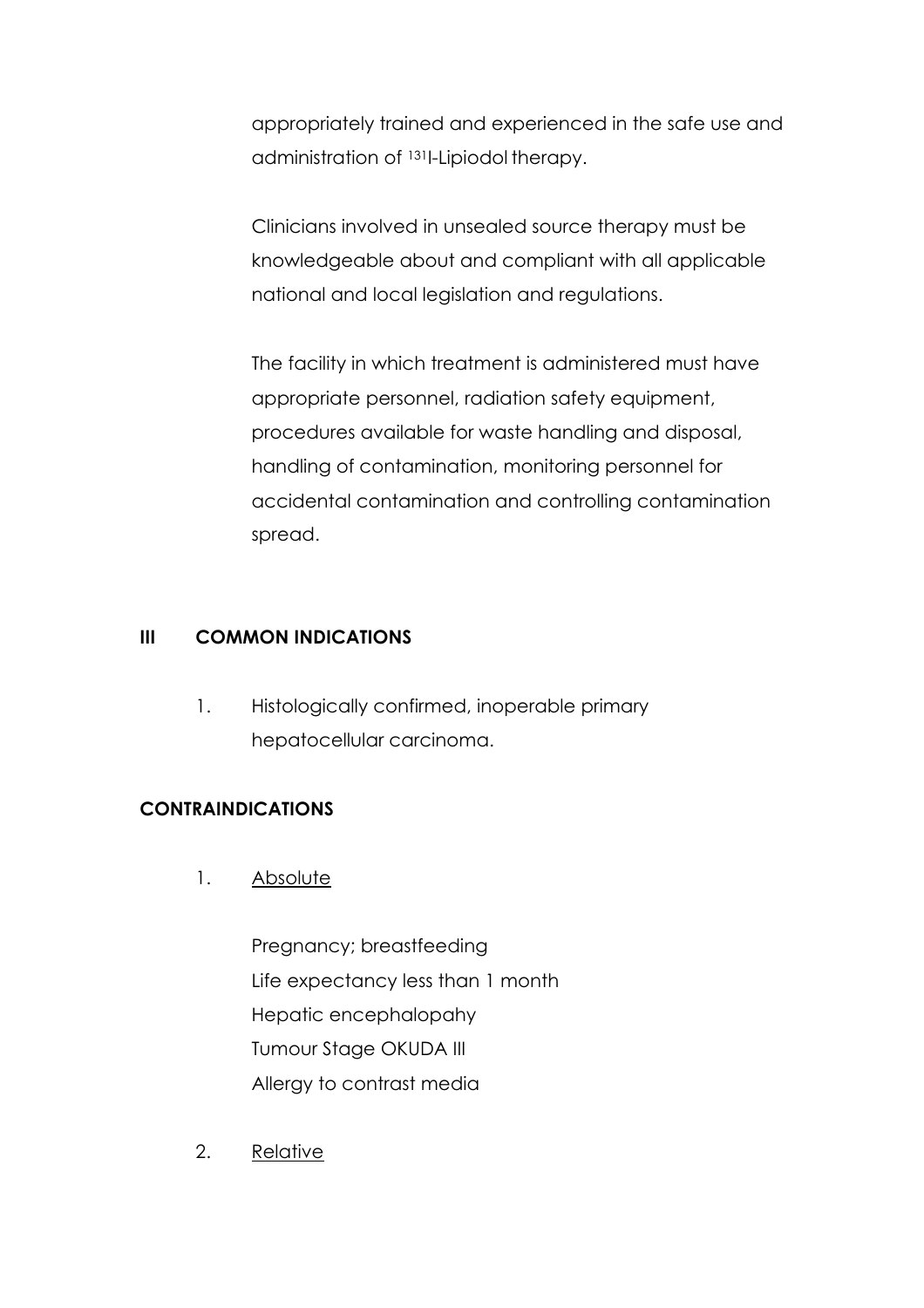Unacceptable medical risk for isolation Unmanageable coagulation disturbance Acute or severe chronic renal failure – creatinine clearance < 30 ml/min

## **IV PROCEDURE**

## **A. Facility**

The facilities required will depend on national legislation. The patient should be admitted to an approved isolation facility comprising an appropriately shielded room and ensuite bathroom facilities. The administration of <sup>131</sup>I-Lipiodol should be undertaken by appropriately trained medical staff with supporting scientific and nursing staff.

## **B. Patient preparation**

Patients considered for <sup>131</sup>I-Lipiodol therapy will be ineligible for or will have failed conventional first line treatment.

Pre treatment assessment of tumour volume and serum tumour markers is essential.

## **C. Information for the procedure**

Patients should receive both written and verbal information about the procedure prior to receiving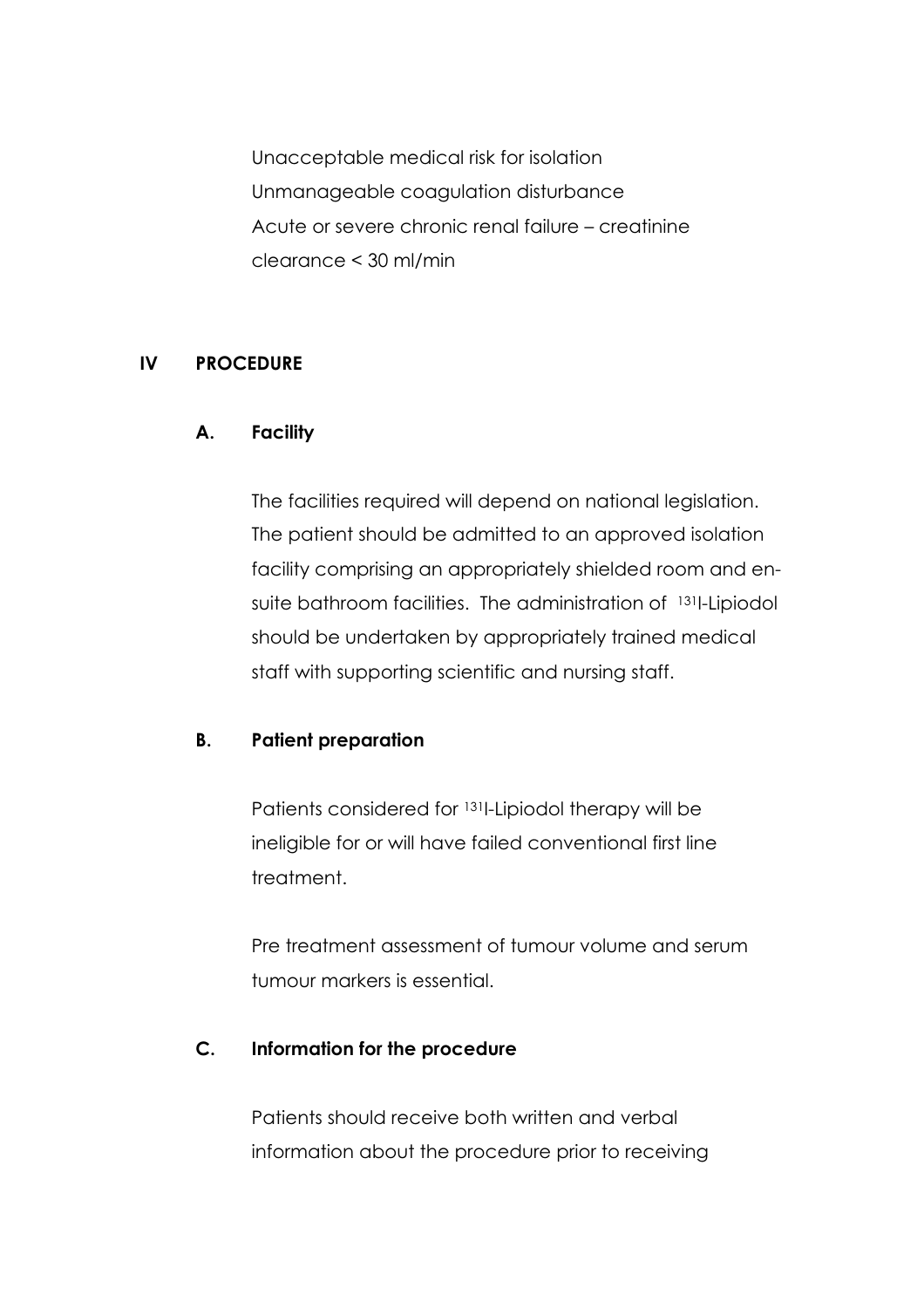therapy. Informed written consent must be obtained from the patient.

## **D. Administration**

1. <sup>131</sup>I-Lipiodol is supplied in solution for use at room temperature. Lipiodol is a viscous oil which offers high resistance to syringe dispensing and catheter injection. The radiopharmaceutical may be diluted with 2-10ml unlabelled lipiodol to increase the total volume of injection.

2. Stability data demonstrate < 5**%** free radio-iodine within 1 week of calibration at ambient temperature. Quality control checks are not usually required prior to therapy.

3. <sup>131</sup>-Lipiodol should be prepared in an appropriately ventilated cabinet to avoid radio-iodine aerosol inhalation. Care should be taken to use Luerlock syringes and taps of a material which does not dissolve in lipiodol.

4. Treatment should be administered under safe aseptic conditions appropriate to intra-arterial injection in premises approved for unsealed source therapy. Hepatic artery catheterisation should be undertaken by appropriately trained interventional personnel.

5. The radiopharmaceutical is administered by slow intra-arterial injection under fluoroscopic control following conventional hepatic arteriography. The catheter is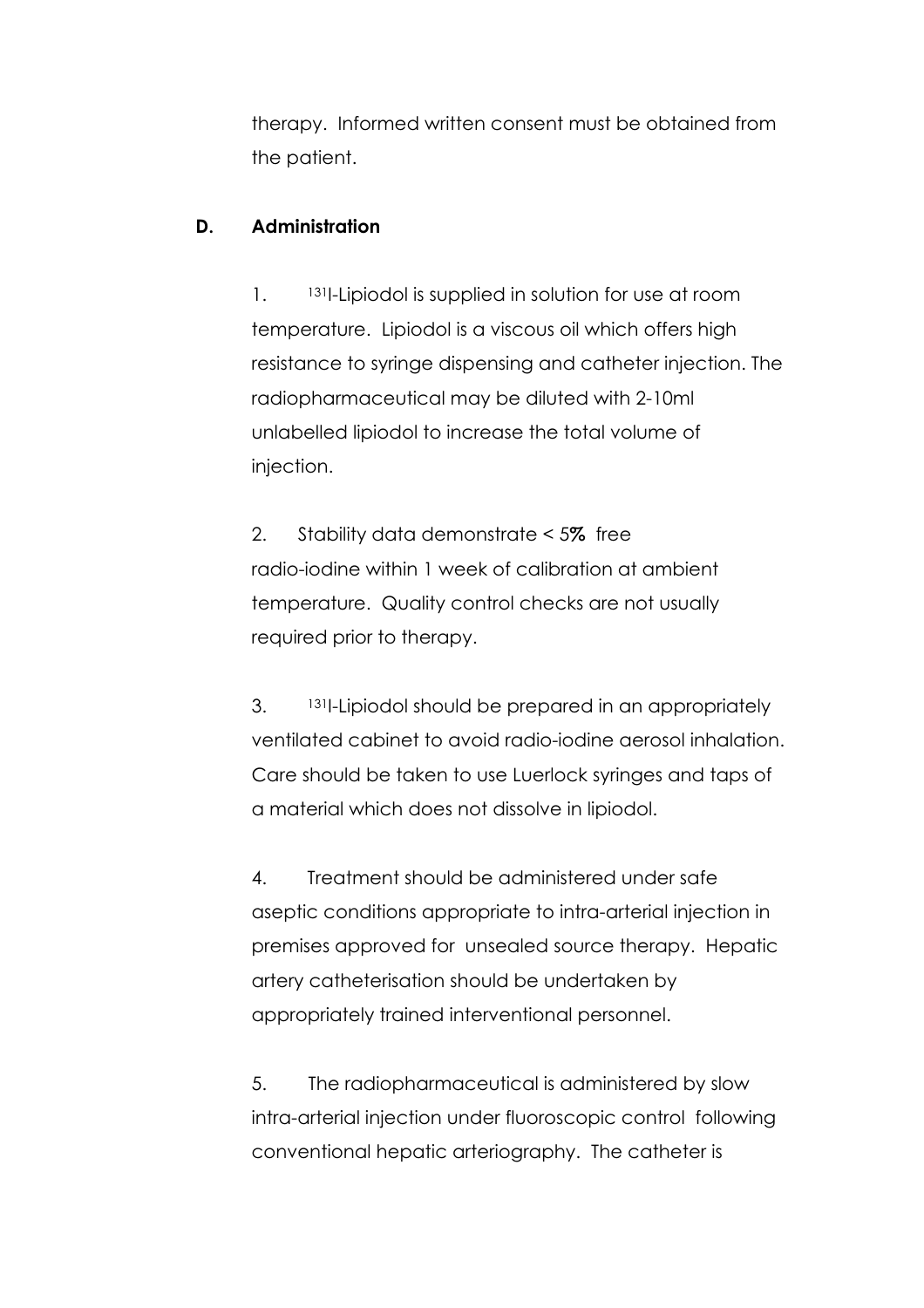positioned accurately depending on the vasculature and position of the tumour target(s). Tumour vascular access must be achieved without risk of systemic overspill via arteriovenous malformations or aberrant vasculature

6. A standard activity of 2.22 GBq (60mCi) 131I-Lipiodol is injected slowly through a hepatic artery catheter via a protected glass or plastic syringe. The administered activity may be modified for medical reasons such as tumour load or according to local legislation.

#### **E. Instructions for patients**

1. The treating clinician must advise the patient on reducing unnecessary radiation exposure to family members and the public. Written instructions should be provided where required.

2. Following treatment, patients should avoid pregnancy for at least 4 months.

3. Patients should be advised of the potential side effects of 131I-Lipiodol therapy

4. Nursing personnel must be instructed in radiation safety. Any significant medical conditions should be noted and contingency plans made in case radiation precautions must be breached for a medical emergency. Concern about radiation exposure should not interfere with the prompt appropriate medical treatment of the patient.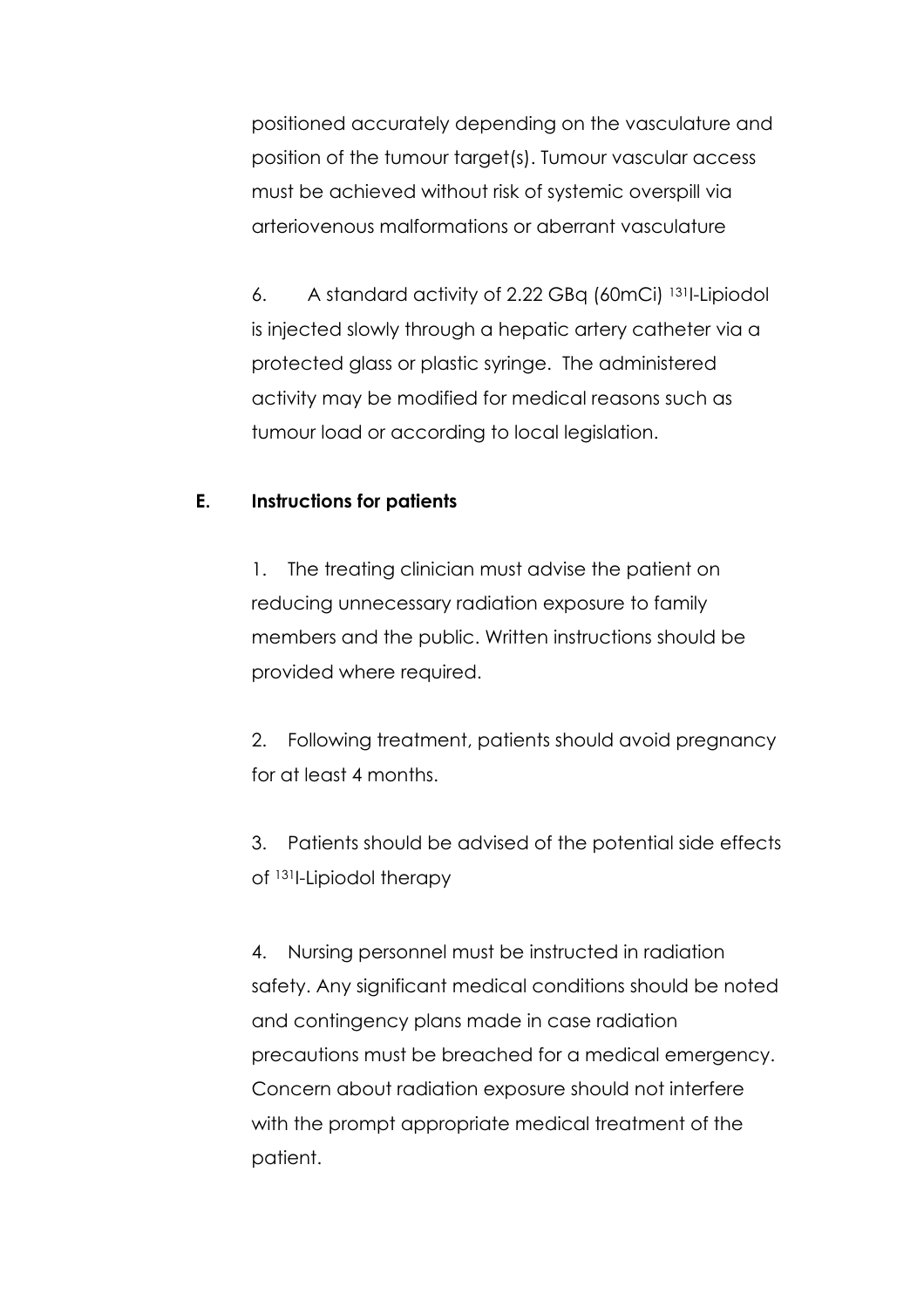## **F. Precautions**

Urinary 131I excretion is of particular concern during the first 2 days post administration. Patients should be advised to observe rigorous hygiene to avoid urine contamination.

Usual arteriography precautions should be observed before and after the procedure including correction of clotting disorders and use of an arterial plug or compression bandage after catheter removal.

# **G. Radiopharmaceutical**

Approved name: 131I-Lipiodol

The radionuclide is supplied in solution for injection. The specific activity is 1.1 GBq/ml at calibration.

Radiation dosimetry:

**Absorbed dose estimates for intra-arterial hepatic 131I-Lipiodol administration**

| <b>ORGAN</b>     | mGy/MBq      |
|------------------|--------------|
| Liver tumour     | $43 + (-22)$ |
| Liver parenchyma | $5 +/- 4$    |
| Lung             | $3 +/- 1$    |
| Gonads           | 0.5          |
| Whole body       | 0.5          |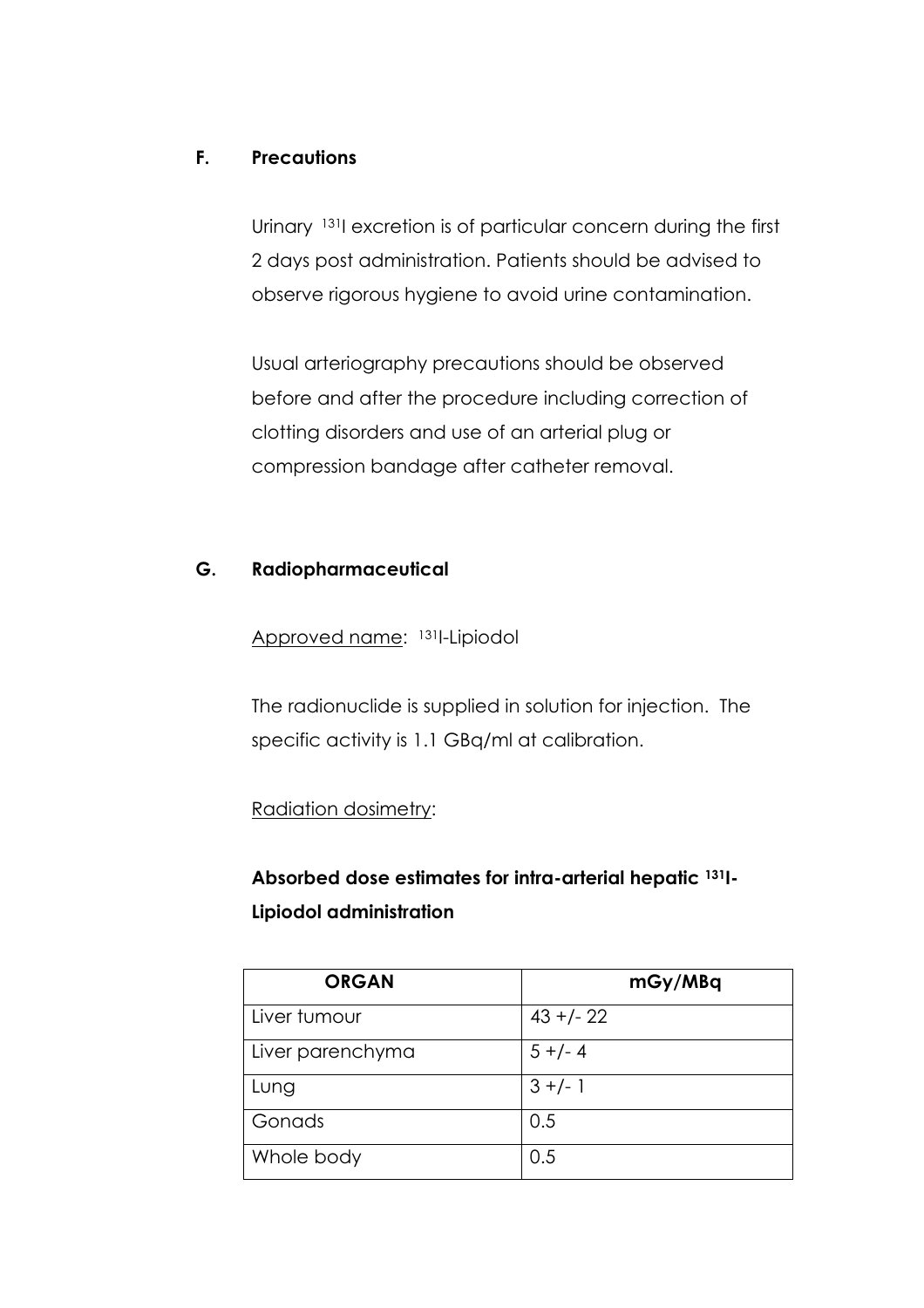Note: data have been obtained in a particular patient group with hepatocellular carinoma and may vary with age and co-morbidity

Source: "Lipiocis et hepatocarcinome" monograph by CIS Biomedical

## **H. Guidelines for measuring the activity to be administered**

The activity to be administered should be checked using an isotope calibrator.

## **I. Side effects**

| Early: | Moderate pyrexia (29%)                  |
|--------|-----------------------------------------|
|        | Hepatic pain on injection (12.5%)       |
|        | Self limiting respiratory symptoms (3%) |
|        | Acute pneumonitis (0.5%)                |

Delayed: Moderate, reversible leukopaenia (7%)

## J **Follow up**

Quantitative whole body imaging one week post therapy is recommended to confirm the distribution of 131I-Lipiodol. Local and whole body activity can be expressed as percentage of administered activity and compared with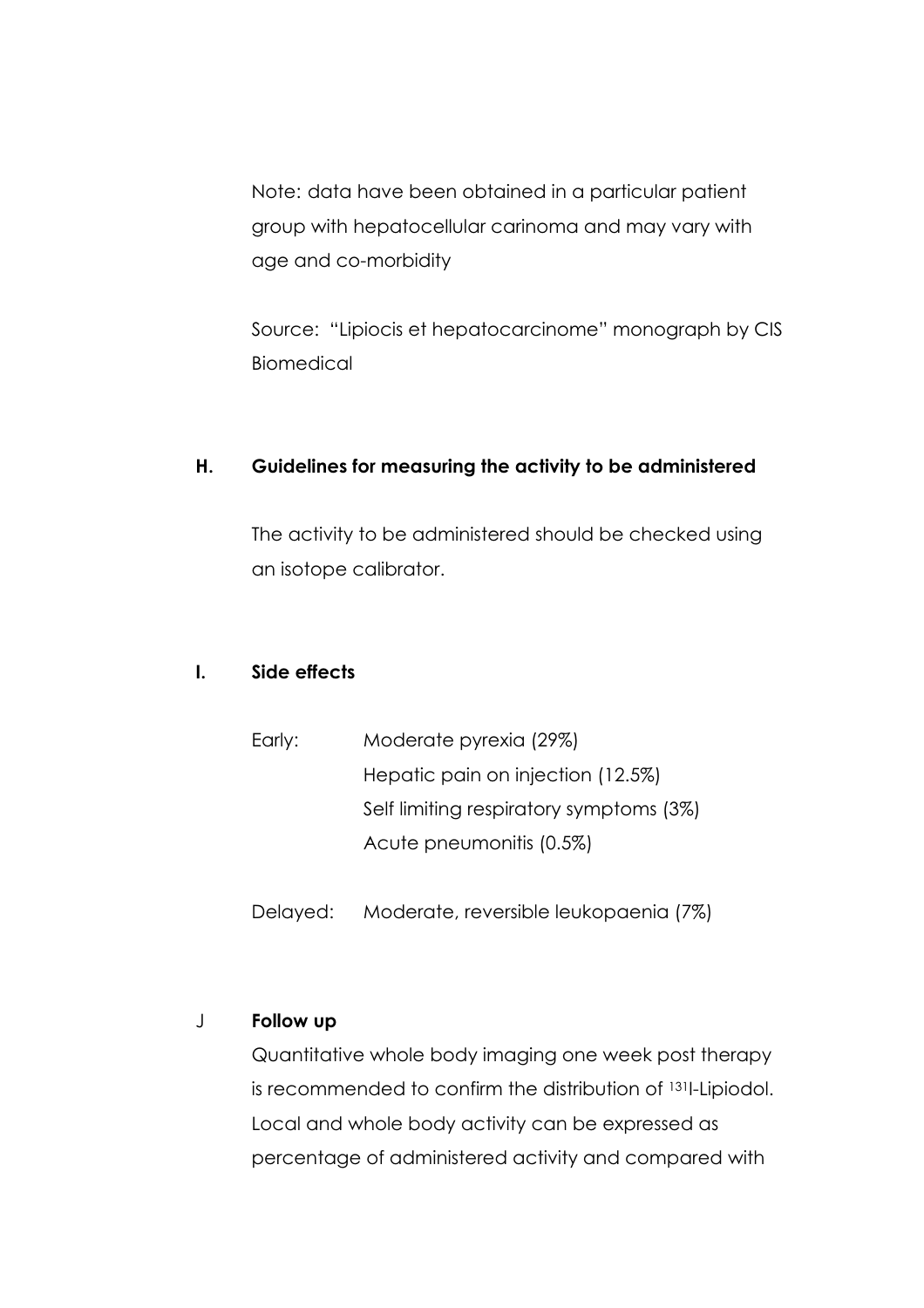an 131 I standard for dosimetry calculations.

# **V ISSUES REQUIRING FURTHER CLARIFICATION**

- 1. The minimum / optimal time interval between repeated treatments.
- 2. Role of 131I-Lipiodol in survival gain
- 3. Therapeutic potential of 131I-Lipiodol for other tumour types.

# **VI CONCISE BIBLIOGRAPHY**

1. Schafer DF, Sorrell MF Hepatocellular carcinoma. Lancet 1999;353:1253-7

2. Okuda K, Ohtsuki T, Obata H et al. Natural history of hepatocellular carcinoma and prognosis in relation to treatment: study of 850 patients. Cancer 1985;56:918-28

3. Leong As-Y, Liew CT, Lau JWY, Johnson PJ eds. Hepatocellular carcinoma: contemporary diagnosis, investigation and management. London, Sydney, Aukland: Arnold;1999

4. Farmer DG, Rosove MH, Shaked A. et al. Current treatment modalities for hepatocellular carcinoma. Ann Surg 1994;219:236-47

5. Novell R, Hilson AJW, Hobbs Therapeutic aspects of radioisotopes in hepatobiliary malignancy. Br j Surg 1991;78:901-6

6. Raoul J-L, Guyader D, Bretagne J-F et al. Prospective randomised trial of chemoembolisation versus intra-arterial injection of I-131 labelled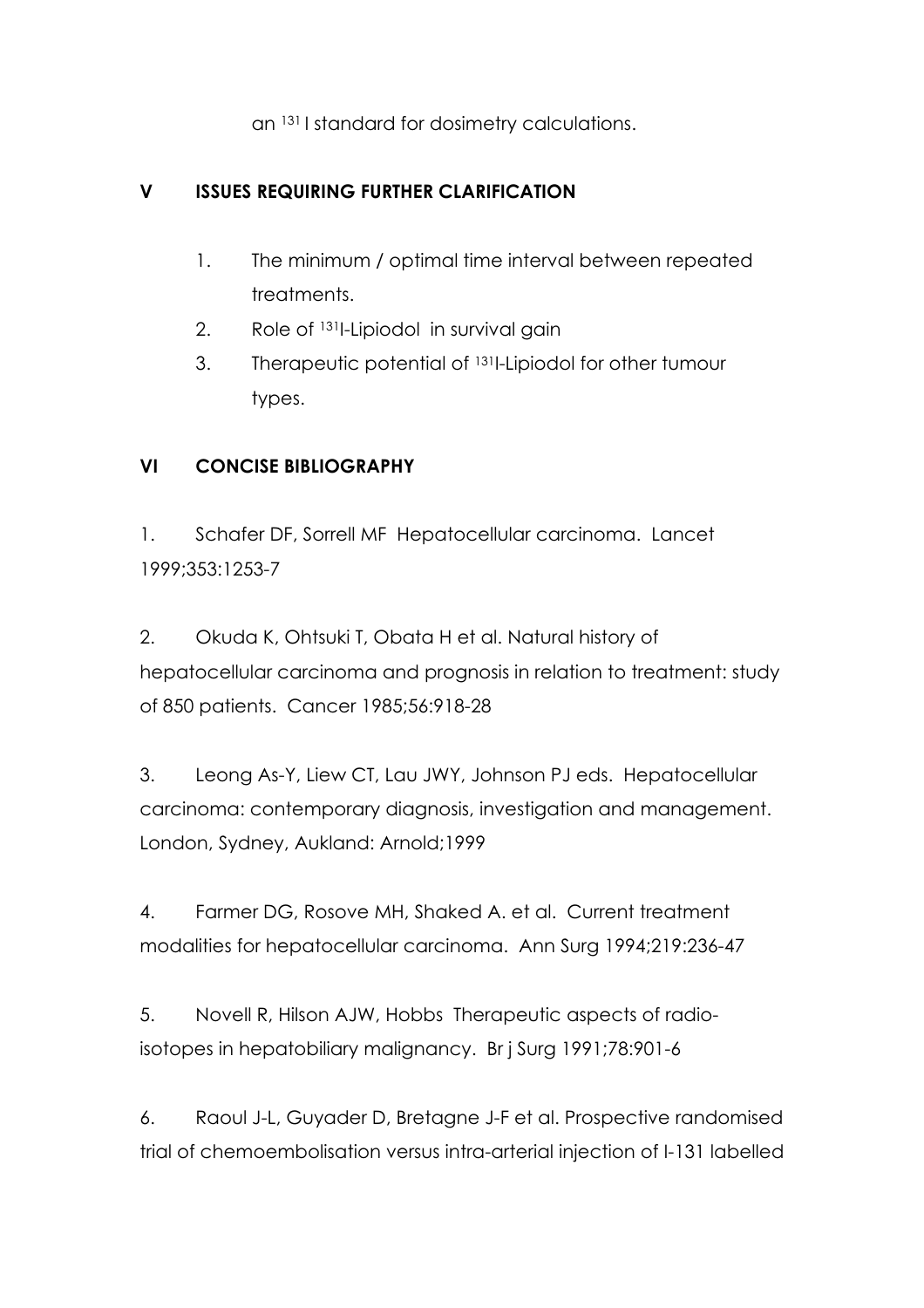iodised oil in the treatment of hepatocellular carcinoma. Hepatology 1997;26:1156-61

7. Raoul J-L, Guyader D, Bretagne J-F et al. Randomised controlled trial for hepatocellular carcinoma with portal vein thrombosis: intraarterial I-131 iodised oil versus medical support. J Nucl Med 1994;25:1782-7

8. Lau WY, Leung TWT, Ho SWK et al. Adjuvant intra-arterial iodine –131 labelled lipiodol for respectable hepatocellular carcinoma. Lancet 1999;353:797-810

## **VII DISCLAIMER**

The European Association of Nuclear Medicine has written and approved guidelines to promote the cost effective use of high quality nuclear medicine therapeutic procedures. These generic recommendations cannot be rigidly applied to all patients in all practice settings. The guidelines should not be deemed inclusive of all proper procedures or exclusive of other procedures reasonably directed to obtaining the same results. Advances in medicine occur at a rapid rate. The date of a guideline should always be considered in determining its current applicability.

## **VII Description of the guideline development process**

The EANM Radionuclide Therapy Committee has been involved in the process of guideline development for undertaking radionuclide therapies since 1995. A multinational group of therapy experts developed a series of monographs on the radioncuclide therapy